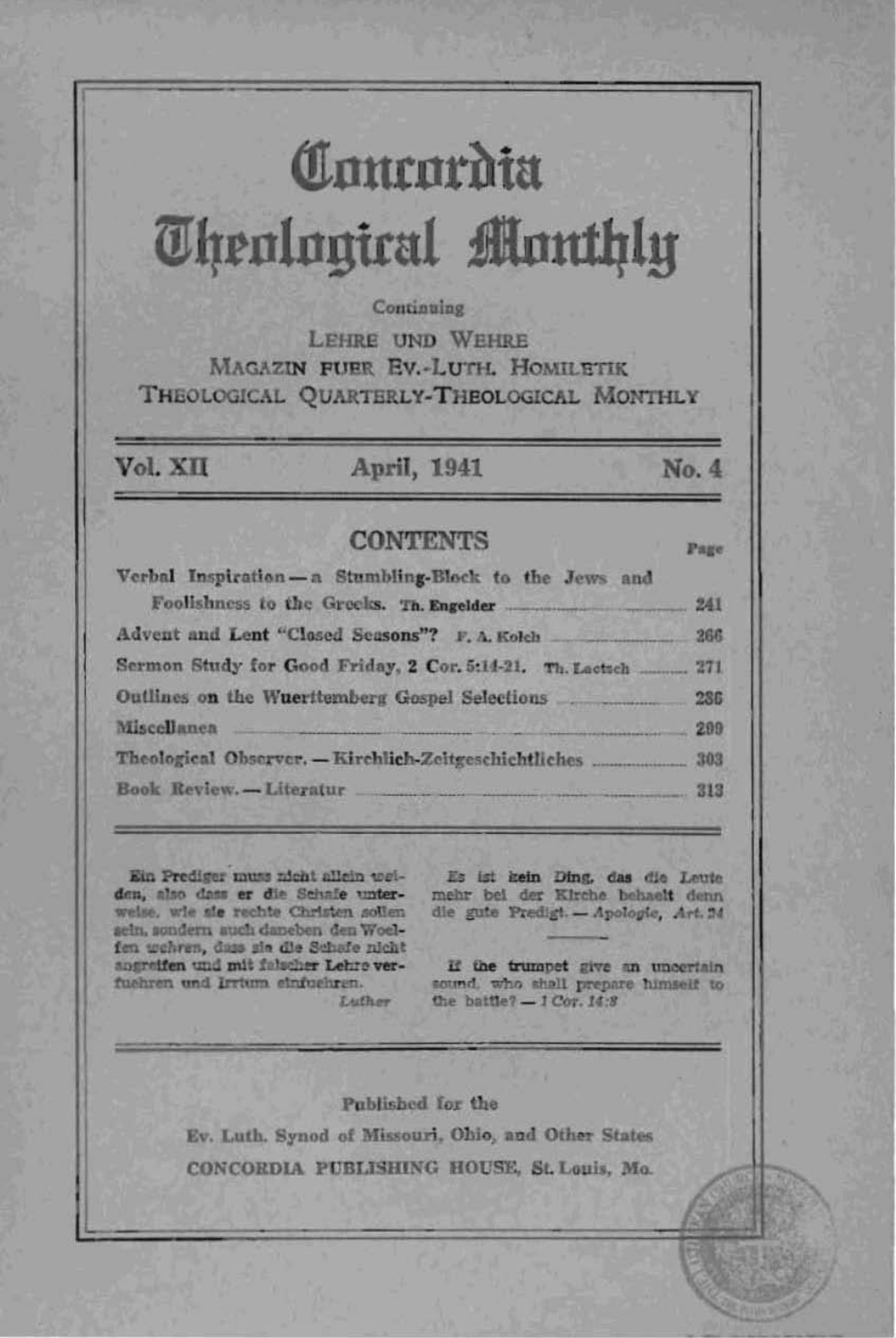# **Advent and Lent "Closed Seasons"?**

An outline submitted to, and adopted by, the Joint Pastoral Conference Detroit, Michigan

## **Historical Background**

A. *Schaff-Herzog Encyclopedia* under the caption "Tempus Clausum":

"A canonical term applied to those days on which noisy festivities, especially the merrymakings usually incidental to marriage, are not allowed. These prohibitions had their origin, in part at least, in the theories that governed the introduction of fasts. At quite an early period, prayer and continence were commended by way of preparation for a worthy observance of feast-days.

"The Council of Trent" (1545-1563) "inaugurated a modified restriction in this matter and ruled (Session 24, chap. 10): 'From the Advent of our Lord until the Day of Epiphany and from Ash Wednesday until the octave of Easter, inclusively, let the ancient prohibitions of nuptial celebrations be diligently observed by all.'

"Benedict XIV" (1740-1758) "amplified the prohibition, stating: 'Even during the times expressed marriage may be contracted before the parish priest; only the nuptial celebrations, feasts, escorting processions, AND CARNAL INTERCOURSE [capitals are ours] are forbidden. Thus it appears that so-called "quiet weddings" may take place in the prohibited season, though not without episcopal dispensation, save in so far as in extraordinary instances the priest is permitted to officiate at a marriage even without a dispensation.'

"The German Evangelical Church retained the forbidden season as a Catholic custom; and the Church orders of the 16th century also, to some extent, recognize the same expressly. But from the beginning both legislation [!] and usage produced great variations."

B. The Modern Papal Church in the *New Catholic Dictionary,*  published in New York, says under the heading "Closed Times":

"The present code of laws" (dated 1919) "does not forbid a marriage mass at any time; it prohibits the nuptial blessing during Advent and on Christmas Day and during Lent and on Easter Sunday; but with the permission of the bishop the blessing may be given even during those times."

# A. *Dr. Walther* **The Lutheran Position**

In his *Pastoraltheologie* Dr. C. F. W. Walther says on page 241, Anmerkung 4: "Ob hier in Amerika die sogenannten geschlossenen Zeiten *(tempora clausa),* in welchen keine Aufgebote und Hochzeiten stattfinden sollen, naemlich die Advents- und Fastenzeit,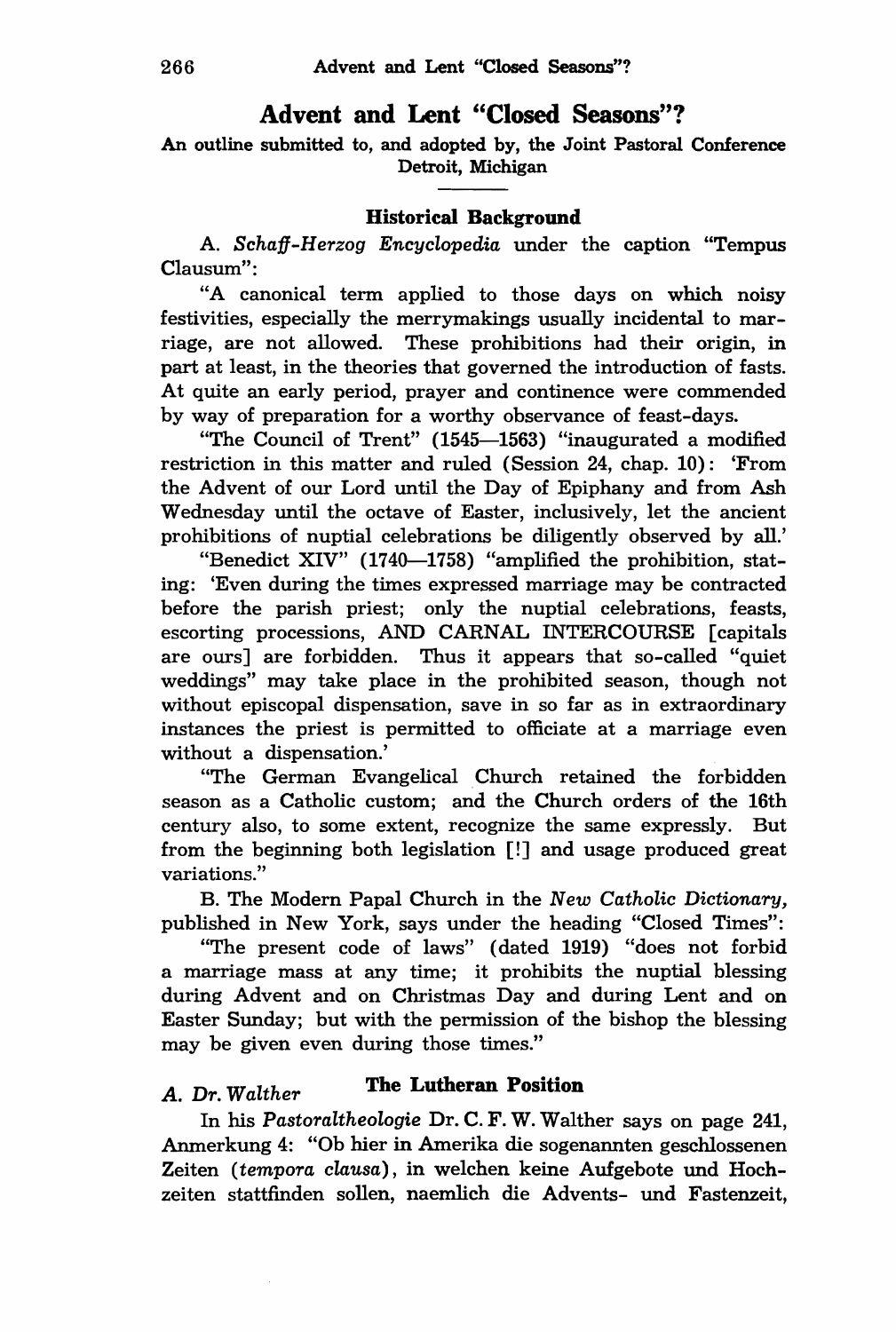auch innezuhalten seien, ist, da diese Ordnung zwar Gottes Wort gemaess (1 Kor.7:5; Joel 2:16), jedoch nicht *iuris divini* ist, billig der Entscheidung der Gemeinde zu ueberlassen."

Note that there is no papal legislation here; no Tridentinum! The CONGREGATION (each local congregation) exercises supreme authority in matters that have not been instituted *iuris divini* (by divine Law), in other words, in matters of indifference (adiaphora).

But what does Dr. Walther mean to say when he declares that this *"Ordnung"* is *"zwar* Gottes *Wort gemaess"?* He quotes 1 Cor. 7: 5 (the chapter on marriage): "Defraud ye not one another" *("Entziehe* sich *nicht eins* dem andern") "except it be with consent for a time, that ye may give yourselves to fasting and prayer." Plainly God's Word recommends abstinence under certain circumstances for the purpose of having those involved become conditioned for fasting and prayer (resp., more diligent and intensified prayer).--And the passage in Joel reads  $(2:16)$ : "Gather the people, sanctify the congregation, assemble the elders, gather the children and those that suck breasts; let the bridegroom go forth of his chamber and the bride out of her closet." The *Weimar Bible*  remarks: "Stellet die Hochzeitsfreude fuer diesmal ab; lasset auch die Eheleute bei so grosser Gefahr der ehelichen Beiwohnung sich eine ZeitIang enthalten, dass sie zum Fasten und Beten Musse haben."

Note that both texts speak of marriage, more particularly of cohabitation of man and wife. They recommend continence at certain times, under unusual circumstances. Instead of making use of their liberty of cohabitation, children of God are to give their attention to fasting and prayer.

Dr. Walther then quotes the *Saechsische Generalartikel* (A. D. 1580) : "Obwohl vermoege christlicher Freiheit bei den Christen ein Tag wie der andere [ist], Gal. 4, jedoch, weil ermeldete Zeit besonders auf die Buss- und Passionspredigt gerichtet [ist] und also alles seine Zeit hat, solI es nochmals durchaus bei dem gemeinen Brauch bleiben, dass die Hochzeiten und Wirtschaften auf eine andere Zeit geleget werden."

#### B. *Dr. Fritz*

In his *Pastoral Theology* Prof. Fritz of Concordia Seminary, St. Louis, Mo., makes similar statements, though in an abbreviated form. On page 174, under the heading "Marriages during Lent," the writer declares: "Since the Lenten season, as well as other seasons of the church-year, is not observed by divine law *(iuris divini)* , there is no compelling reason why marriages should at such time not be solemnized. The custom to do so  $[i, e, j]$ , to observe the special seasons] is, however, a good custom, which deserves to be encouraged, 1 Cor. 7:5; Joel 2:15, 16."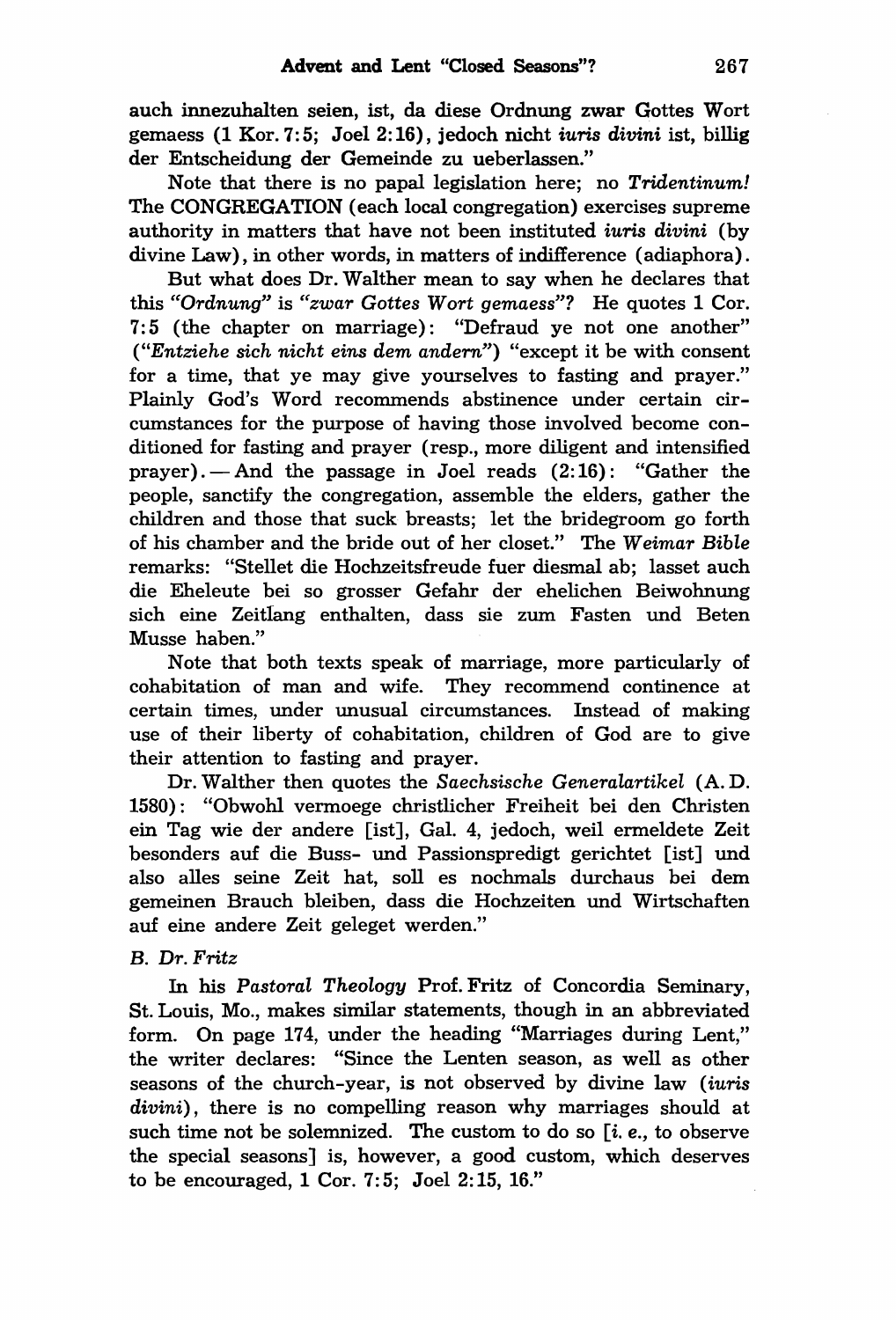Note that Prof. Fritz says nothing at all about "closed seasons." He does not use the term in either language. He alludes to Advent only by way of inference.

### C. *The Formula* of *Concord*

Under *Afjirmativa* (Point 1) we read: "For settling also this controversy we unanimously believe, teach, and confess that the ceremonies or church rites which are neither commanded nor forbidden in God's Word but have been instituted alone for the sake of propriety and good order are in and of themselves no divine worship nor even a part of it. Matt. 15:9: 'In vain they do worship Me, teaching for doctrines the commandments of men.'" $-$ Point 2: "We believe, teach, and confess that the congregation of God of every place and every time has the power, according to its circumstances, to change such ceremonies in such manner as may be most useful and edifying to the congregation of God."

Under *Negativa* we read: "Accordingly, we reject and condemn as wrong and contrary to God's Word when it is taught (Point 1) 'that human ordinances and institutions in the Church should be regarded as in themselves a divine worship or part of it.' " Point 2: "When ceremonies, ordinances, and institutions are violently forced upon the congregation of God as necessary, contrary to its Christian liberty which it has in external things," etc.

Having now produced all the source material at hand, permit your essayist to submit the following

#### *By Way* of *Conclusion*

A. In the matter concerning "closed seasons" let us by all means and under all circumstances avoid every form of legalistic procedure and practice.

What exegetical follies the rabbinical schools at the time of Christ committed with much ingenuity when they catalogued no less than 613 laws or lawlets in their study of the Ceremonial Law of Moses, 248 of an affirmative nature and 365 of a negative nature!

Note, by the way, the outstanding characteristic of legalists. They usually emphasize the element of negation: "Do not do this; do not do that; do not smoke; do not chew; do not drink; do not play cards or checkers on Sunday." These people gloried in 365 man-made laws of a negative nature and had only (!) 248 of a positive nature. Then observe the ridiculous procedure of these legalistic practitioners. There are exactly 613 Hebrew letters in the Decalog; *consequently* there must be exactly 613 rabbinical laws! To be sure, Rev. 22: 18 applies also to such irreverent mutilations of the divine Word: "If any man shall add unto these things, God shall add unto him the plagues that are written in this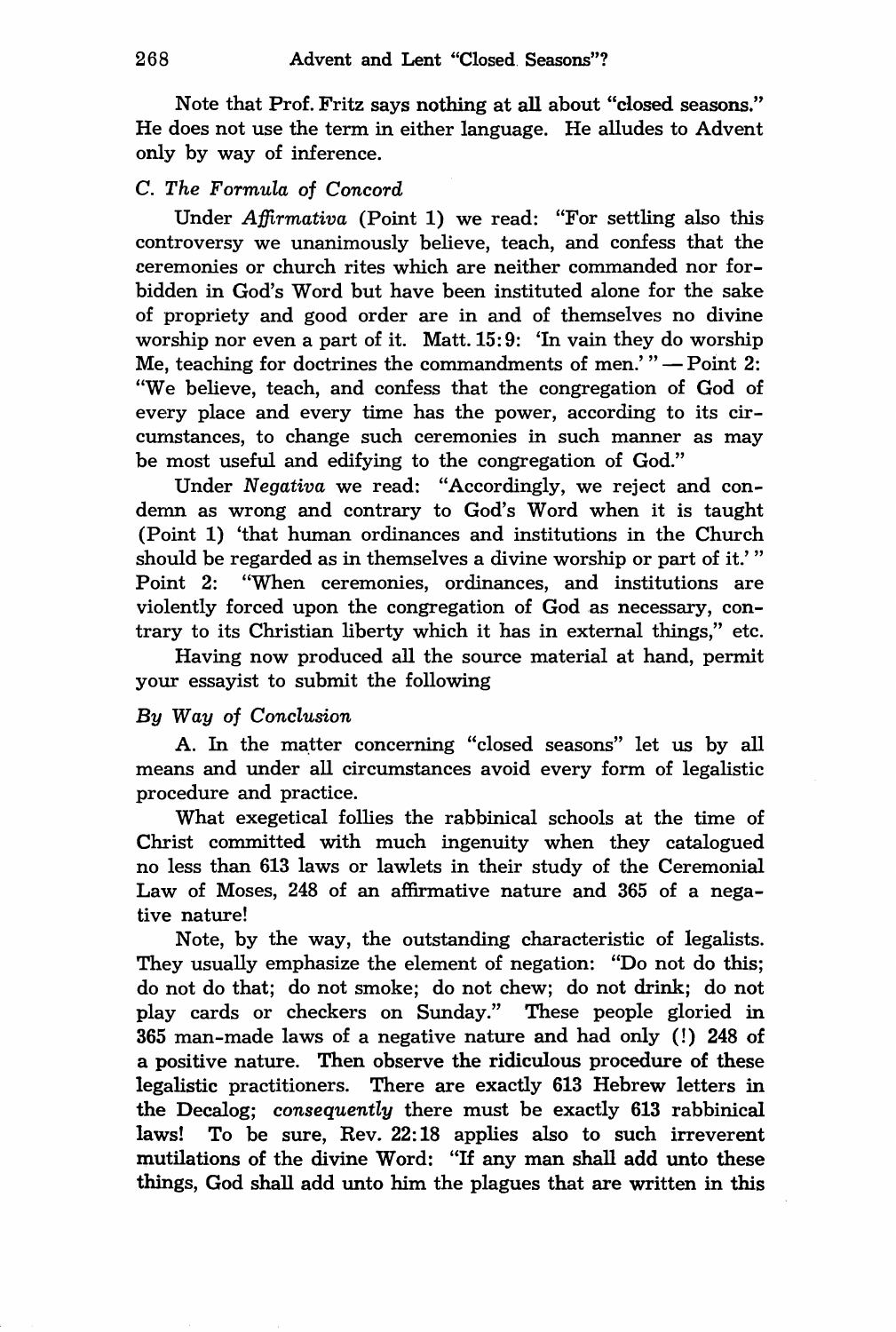Book"; and certainly also the other half of this fearful warning: "And if any man shall take away from the words of the book of this prophecy" (indeed, with every new man-made ordinance just that much more is taken away from the precious Gospel of salvation by faith, without the deeds of the Law), "God shall take away his part out of the Book of Life and out of the Holy City and from the things which are written in this Book."

B. Avoid the other extreme! Do not profane sacred days, seasons, and memories by running rough-shod over them, as though they represented nothing of value at all. There is such a thing as propriety, even in secular things. Why should it not be applied also in connection with the solemn seasons of Advent and Lent? Why not say to our people a sufficient number of weeks in advance (still better, by means of a process of training throughout the years): "Now that we are again, by the grace of God, approaching the sacred season of Advent (or Lent, as the case may be); now that we are preparing once more to contemplate in our house of worship and in our homes the redeeming love of God made manifest in the gift of His Son or (in the case of Lent) the sacrifice of the Son of God as our Substitute on the accursed tree of the cross, let us avoid all unnecessary noise and merrymaking! Let us rather permit the Holy Spirit to awaken and nurture thoughts of repentance and thus become properly prepared for these sacred festivals of the Church."

C. The disturbing or disquieting element in permitting church weddings during these sacred seasons is not the solemnization of the sacred act itself, but the celebration, the party, and, alas! the drinking to excess and dancing that frequently follow. Elaborate celebrations, especially during Lent, should be consistently discouraged, while what is sinful must be branded as such at all times. However, your essayist does not regard an *ordinary Advent or Lenten season as extraordinary as that.* Neither the Scriptures nor our confessional writings teach us to regard them as such, despite the predominant feature of repentance-preaching during those seasons.

If marriages are requested (even church weddings) during Advent and Lent, your writer is willing to grant the request. *However,* when the announcement is made to the pastor, it is highly desirable that he speak *a word* of *caution,* in the Gospel manner, to be sure, reminding the applicants of the solemnity of the season and cautioning them to see to it that the celebration proceed in a quiet manner, befitting the season. But, having done this, your essayist is willing to let the so advised and thus cautioned parishioners make their own decision; for, after all, it is a matter